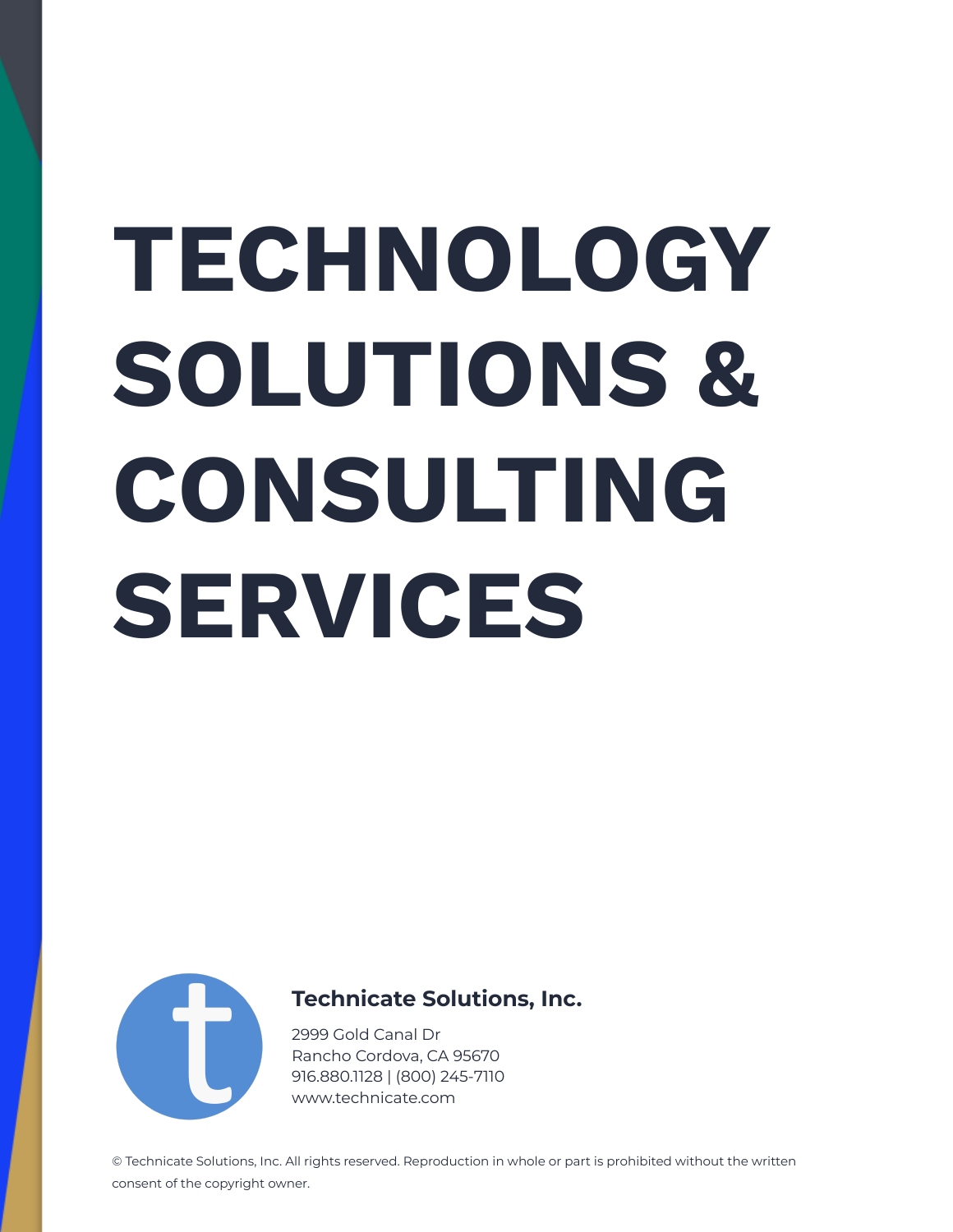#### Dear Future Client,

Technicate Solutions, Inc. is pleased to present you with this packet of introductory information about our firm, including our philosophy, methods, rates and fees, and a list of selected current and past projects. I feel confident that after you have reviewed our history, our highly qualified staff, and our multifaceted skill set, you will agree that our firm is the right match for your project.

We have hand-picked our staff to match various and specific needs of organizations just like yours. Each team member is committed to excellence and approaches their work with confidence and enthusiasm. We pride ourselves on the ability to align with our clients, analyzing their needs, identifying solutions and developing effective plans for development and implementation.

We appreciate the opportunity to work with you and vow to provide exceptional service. Should you have any questions or concerns with regards to the information presented in this packet, please do not hesitate to contact me at the number or email identified below. Thank you for your time and consideration.

Sincerely,

Damon Brown VP of Business Development Technicate Solutions, Inc. (916) 880-1128 x1001 damon@technicate.com

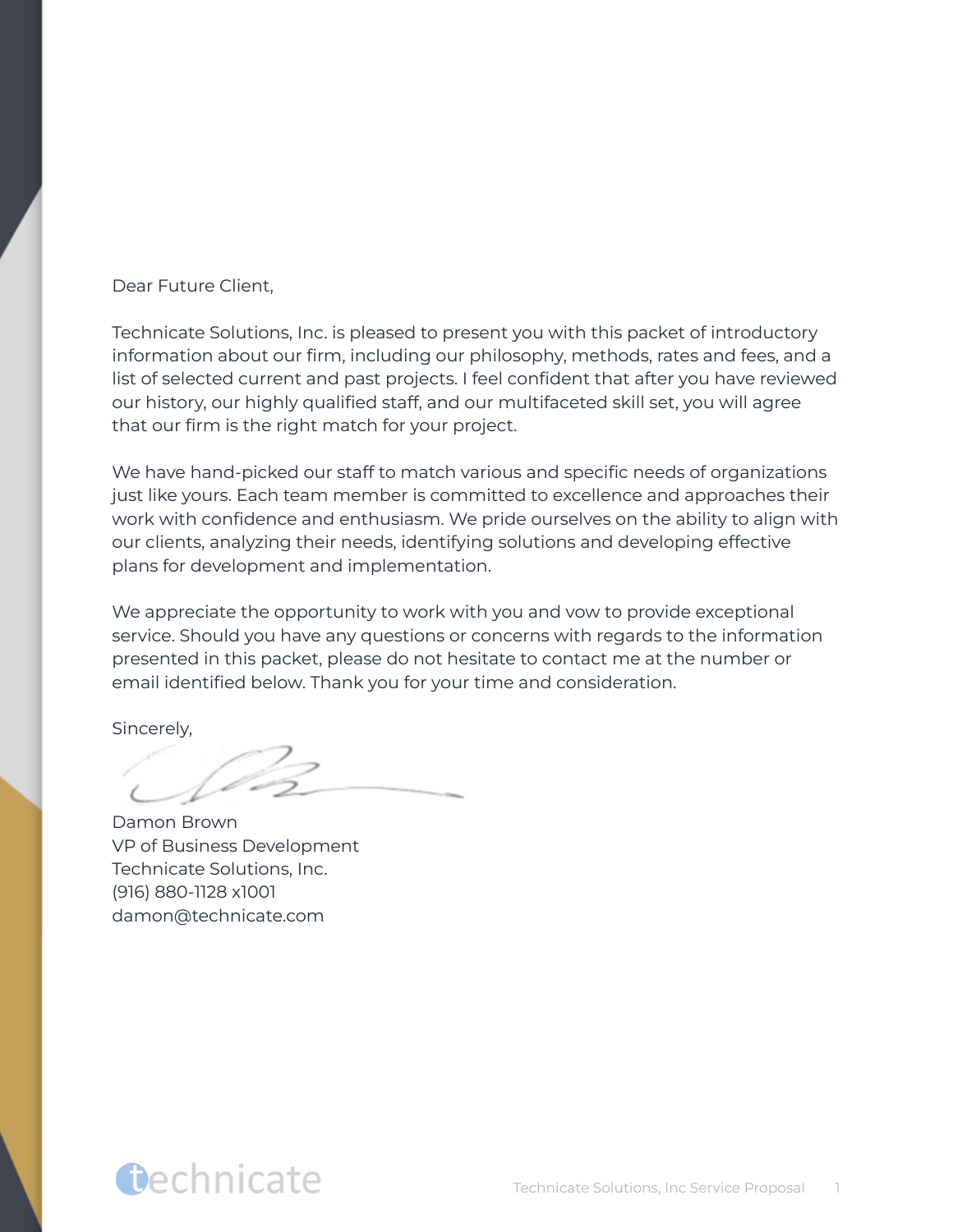## TABLE OF CONTENTS

| <b>Company Profile</b>               | $\overline{\mathbf{3}}$ |
|--------------------------------------|-------------------------|
| Firm Information                     | $\overline{3}$          |
| Company Background                   | 4                       |
| <b>Qualifications</b>                | 5                       |
| <b>Partnerships</b>                  | 6                       |
| OnApp Ltd                            | 6                       |
| Datacate, Inc.                       | 6                       |
| Uptown Studios, Inc.                 | 6                       |
| HackerLabs                           | 7                       |
| <b>Technologies</b>                  | 8                       |
| <b>Mobile Technology</b>             | $\mathbf{9}$            |
| Responsive Web Design                | 9                       |
| Native Mobile Applications           | 9                       |
| <b>Methodology</b>                   | 10                      |
| Kick-off meeting                     | 10                      |
| Design/Architecture                  | 10                      |
| Development                          | $\overline{1}$          |
| Testing                              | 12                      |
| <b>Training And Documentation</b>    | 12                      |
| Implementation                       | 13                      |
| <b>Agile Development Principles</b>  | 14                      |
| What is Agile development?           | 14                      |
| Why do we use it?                    | 14                      |
| What is a scrum?                     | 14                      |
| What is a sprint?                    | 15                      |
| <b>Labor Descriptions</b>            | 16                      |
| <b>Labor Rates</b>                   | 18                      |
| <b>Past Performance</b>              | 19                      |
| Website Development                  | 19                      |
| Web & Mobile Application Development | 19                      |
| Managed IT                           | 21                      |

### **Oechnicate**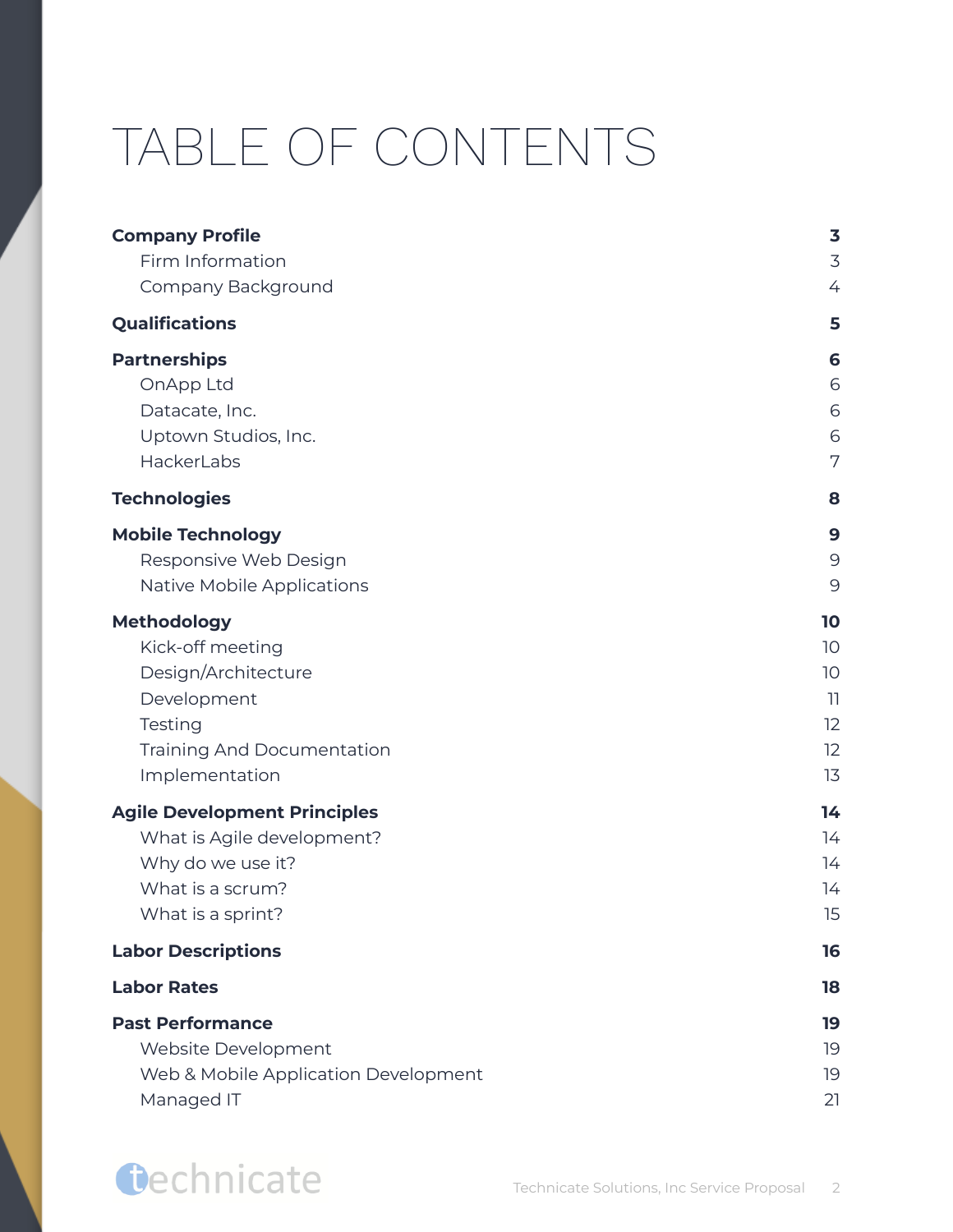## <span id="page-3-0"></span>Company Profile

#### <span id="page-3-1"></span>**Firm Information**

| Legal name of organization:                                      | Technicate Solutions, Inc.                                                                                                     |
|------------------------------------------------------------------|--------------------------------------------------------------------------------------------------------------------------------|
| Entity type:                                                     | California S Corporation                                                                                                       |
| Year Founded:                                                    | 1999                                                                                                                           |
| Year Incorporated:                                               | 2009                                                                                                                           |
| Fed Employer Identification Number:                              | 01-0931103                                                                                                                     |
| <b>DUNS:</b>                                                     | 01-7261727                                                                                                                     |
| <b>CAGE Code:</b>                                                | <b>5A7E8</b>                                                                                                                   |
| <b>NAICS Codes:</b>                                              | 541511, 541512                                                                                                                 |
| Number of employees (excluding<br>administrative & sales staff): | Nine (9)                                                                                                                       |
| Headquarters:                                                    | 2999 Gold Canal Drive<br>Rancho Cordova, CA 95670                                                                              |
| Hours of operation:                                              | $7:00$ am (PST) – 6:00 pm (PST)                                                                                                |
| Data center Operations:                                          | 24/365                                                                                                                         |
| Business contact:                                                | Damon Brown, VP of Business<br>Development<br>(916) 880-1128 x 1001 - Office<br>$(916)$ 334-4350 - Fax<br>damon@technicate.com |
| Support contact:                                                 | Joshua Hovinga, Project Manager                                                                                                |

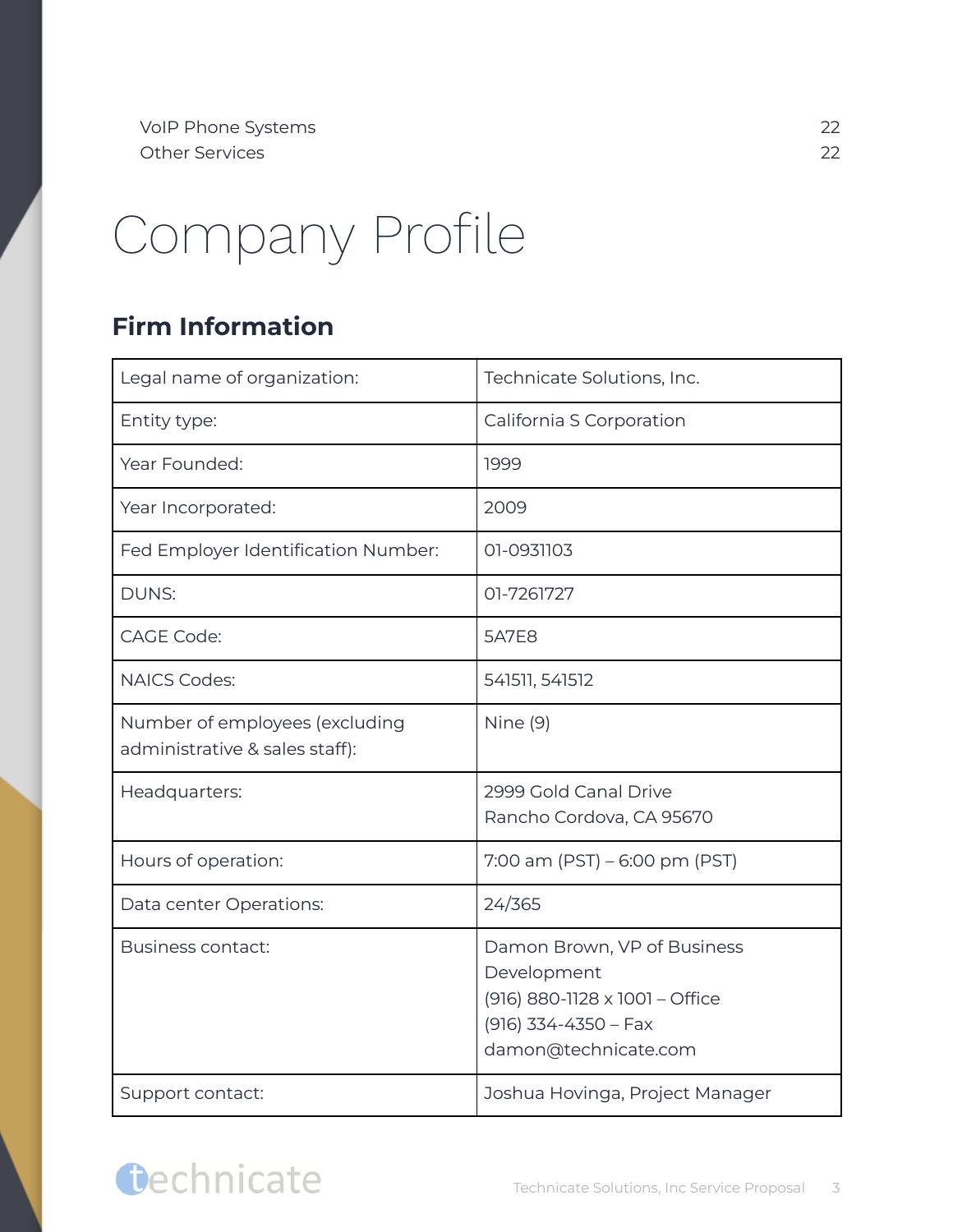| (916) 880-1128 x 1003 - Office |
|--------------------------------|
| (916) 334-4350 - Fax           |
| Josh@technicate.com            |

#### <span id="page-4-0"></span>**Company Background**

Technicate Solutions, Inc. is a fast-growing applications development and IT Consulting firm that serves the Sacramento area and beyond. Founded in 1999 by current VP of Business Development Damon Brown, Technicate was born of Mr. Brown's desire to provide exceptional technology services to clients. In 2011, Damon partnered with Joshua Hovinga and Chris James, who brought project management skills and infrastructure expertise to the growing business. To this day, Technicate continues to grow: adding to its menu of services, filling out its staff with a range of specialists and experts, and serving an ever-expanding client base. Technicate's three principals currently oversee more than a dozen developers, project managers, client service reps and technical staff, all of whom are committed to Technicate's mission of providing excellent services and support.

Technicate combines innovative technologies with business savvy to create successful projects for its clients. Our high-touch approach to each project ensures high levels of client satisfaction. We are a registered DVBE and a certified California small business. We recognized long ago that focusing our energy and efforts on our clients' success is the key to our success as a company. Our commitment to the people who place their trust in us will always be at the core of our philosophy.

While we are a small firm, our services are abundant. From web design and development, computer programming, web and mobile applications, to IT management and hosting services in our on-site SOC 2 / HIPAA / CSA STAR compliant data center for development and production hosting services, there is nothing our clients need that we do not offer.

Utilizing Technicate ensures that each project is completed on time and within budget and that the finished product meets or exceeds expectations. Our straightforward, nimble approach to development via Agile methods enables us to efficiently and effectively execute while never sacrificing customer service or responsiveness.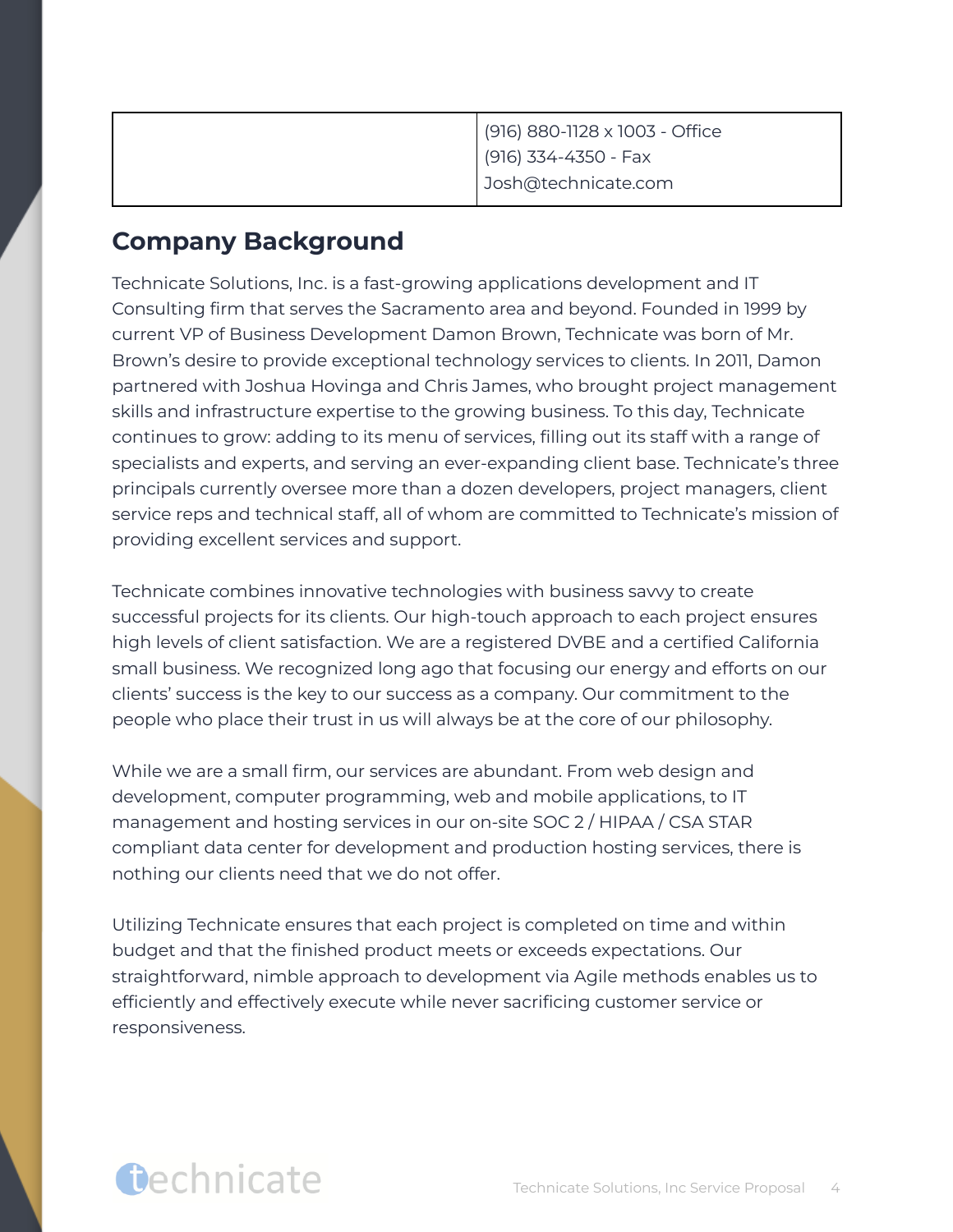## <span id="page-5-0"></span>Qualifications

Technicate has built websites and web-based software applications for a wide array of public- and private-sector clients and has filled both prime contractor and subcontractor roles. Recent web projects include site redesigns for both California Infrastructure and Development Bank (IBank) and California Emergency Medical Services Authority (EMSA). Both designs were very similar in strategy, functionality and design features, and both agencies had very similar requirements pertaining to look and feel, site performance and integration features. Security features included salting and securely hashing passwords (sha256 or better); escaping and sanitizing user-provided data to prevent SQL injection attacks; direct shell execution to be limited and restricted to carefully-controlled usage scenarios to avoid unauthorized code execution and system data extraction; user-accessible functions and interfaces to be periodically reviewed to determine vulnerability. Development environments were housed on our dedicated SOC 2 and HIPAA compliant data center located on our campus.

Technicate is committed to best practices in website design and development, such as mobile-responsive design, easy navigation, consistent branding, optimized loading times, search engine optimization (SEO), social media integration, Section 508 and WCAG compliance, and robust security.

Technicate utilizes the Agile development framework in all web design and software projects. The Agile framework allows the project team to quickly respond to change, adapting priorities and workflow quickly according to the needs of the client. This approach enables the development and project management units to work more succinctly as a team. Team members work in close proximity to each other and without artificial barriers, fostering communication and collaboration in all development activities.

Beyond the development and product launch, there is always the question of support and hosting. As Technicate has a full-service data center located on its main campus, we have the availability to manage all data and related services in-house easily. All Technicate clients are assigned a CSR who has an in-depth knowledge of their needs and requirements. The CSR will be involved in the client's project from the earliest stages, through post-launch, to ensure that smooth and effective communication between Technicate and the client is maintained and that the client's needs and requirements are being met on a consistent basis.

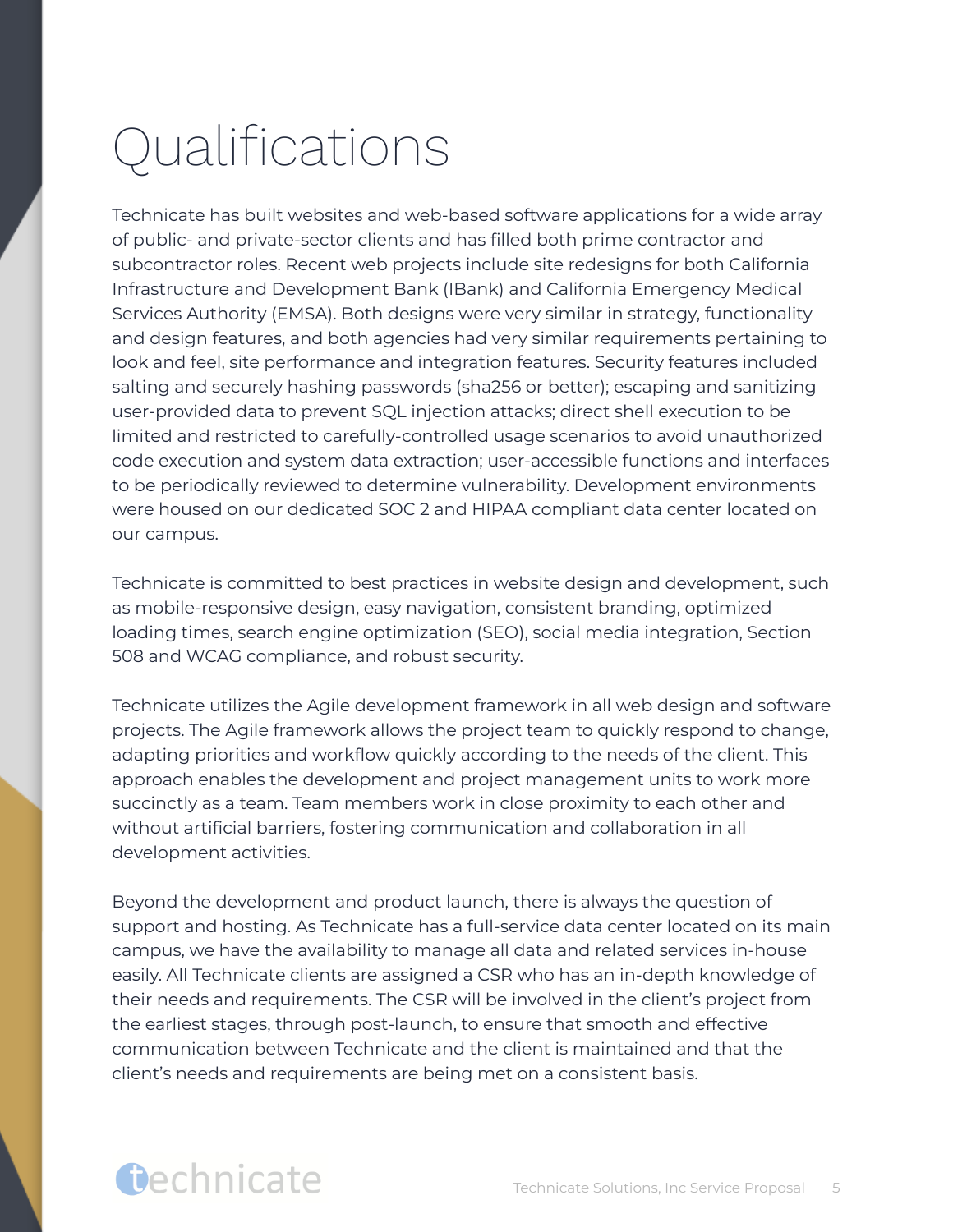## <span id="page-6-0"></span>Partnerships

#### <span id="page-6-1"></span>**OnApp Ltd**

Technicate's clients frequently require infrastructure to support development. One of the critical partnerships and points of success for Technicate had been it's OnApp cloud deployment platform, built and maintained by Technicate for the specific purpose of providing a robust and scalable environment for development and testing of client projects. The ability to deploy and scale development environments quickly has become a crucial component of our development goals. Utilizing OnApp's cloud technology, client development environments can be spun up in minutes, with views into the project easily created for client stakeholders when needed. With OnApp's platform, Technicate programmers and engineers have a stable, trouble-free workspace that allows them to focus their time and effort on the client's project.

#### <span id="page-6-2"></span>**Datacate, Inc.**

Once development work has been completed, tested and accepted by the client, production deployment will follow. While some clients will provide or specify their production environment, many Technicate clients will turn to us for a recommendation - this is often dictated by the client's requirement that Technicate provides support and management for the production platform. Datacate, Technicate's sister company, is the goto production environment provider for projects being managed by Technicate. Datacate's award-winning SOC 2 & HIPAA compliant data center, as well as it's CSA STAR compliant cloud services offerings (built on the same OnApp platform that Technicate uses for development) offer a full range of high-quality, mission-critical deployment options, with full-range management and support.

#### <span id="page-6-3"></span>**Uptown Studios, Inc.**

Technicate prides itself on concentrating on functional web and mobile platforms that solve real-world problems. This cannot be done without effective architecture and a modern, clean and well-designed user interface. For design and layout tasks, Technicate partners with Uptown Studios to reliably provide work that meets our standards of quality. Uptown Studio's design team works closely with our project

### Gechnicate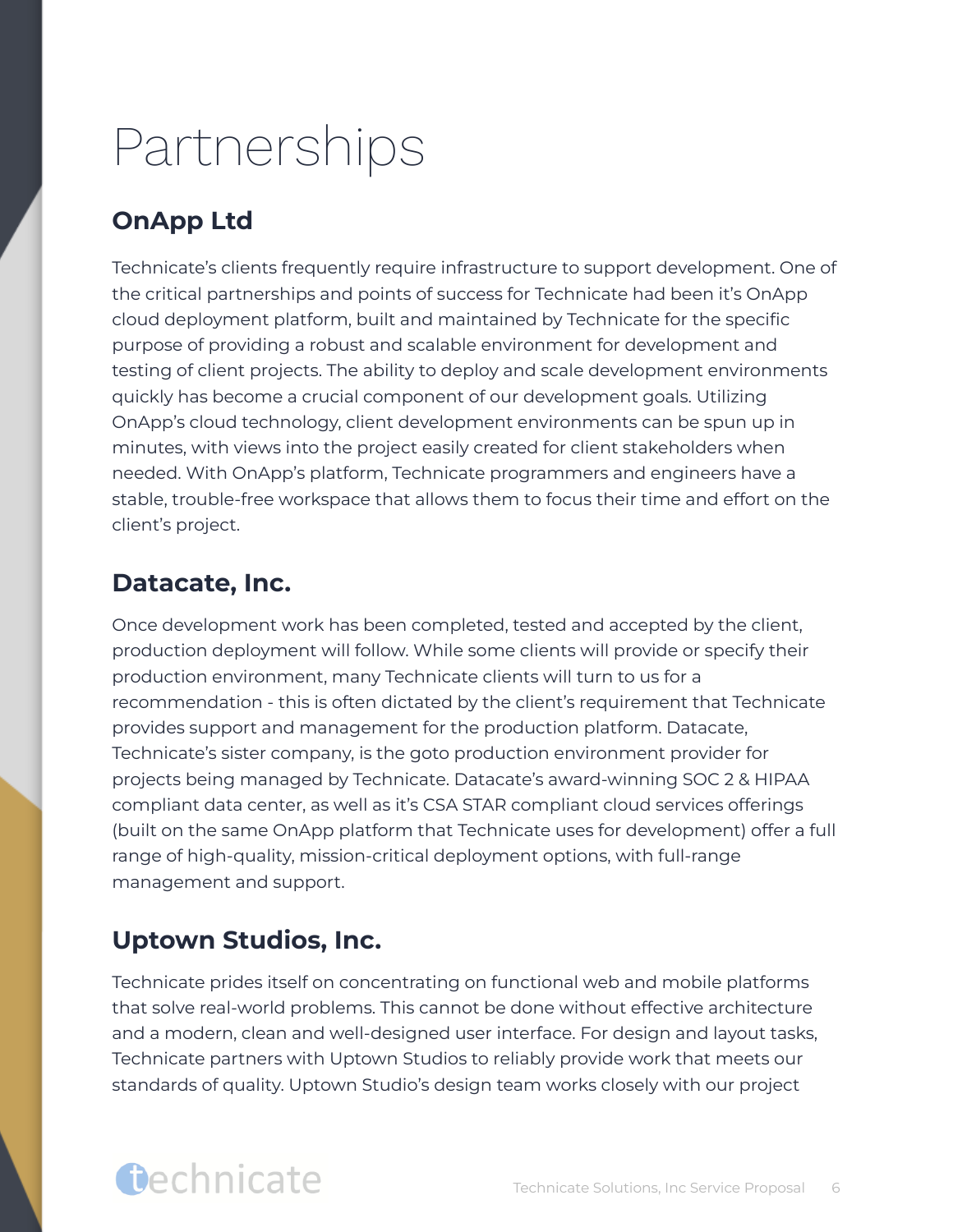manager(s), interfacing with the client as needed to assess goals and branding strategies. The outcome is a look and feel that meets (and often exceeds) the client's requirements and expectations.

#### <span id="page-7-0"></span>**HackerLabs**

Technicate prides itself on providing innovative services that contribute to our community. We believe that giving back to the community fosters innovation and growth that benefits everyone. Our partnership with HackerLabs is paramount to this effort. HackerLabs is a regional coworking space, focused on digital and manufacturing technologies and providing its members with access to resources, materials, and training in the cutting-edge technologies of tomorrow. Technicate is providing sponsorship to Hackerlabs and is making available to its general membership a platform to assist technology entrepreneurs in getting their ideas to market. This partnership allows us to work with innovative people just starting their journey in business.

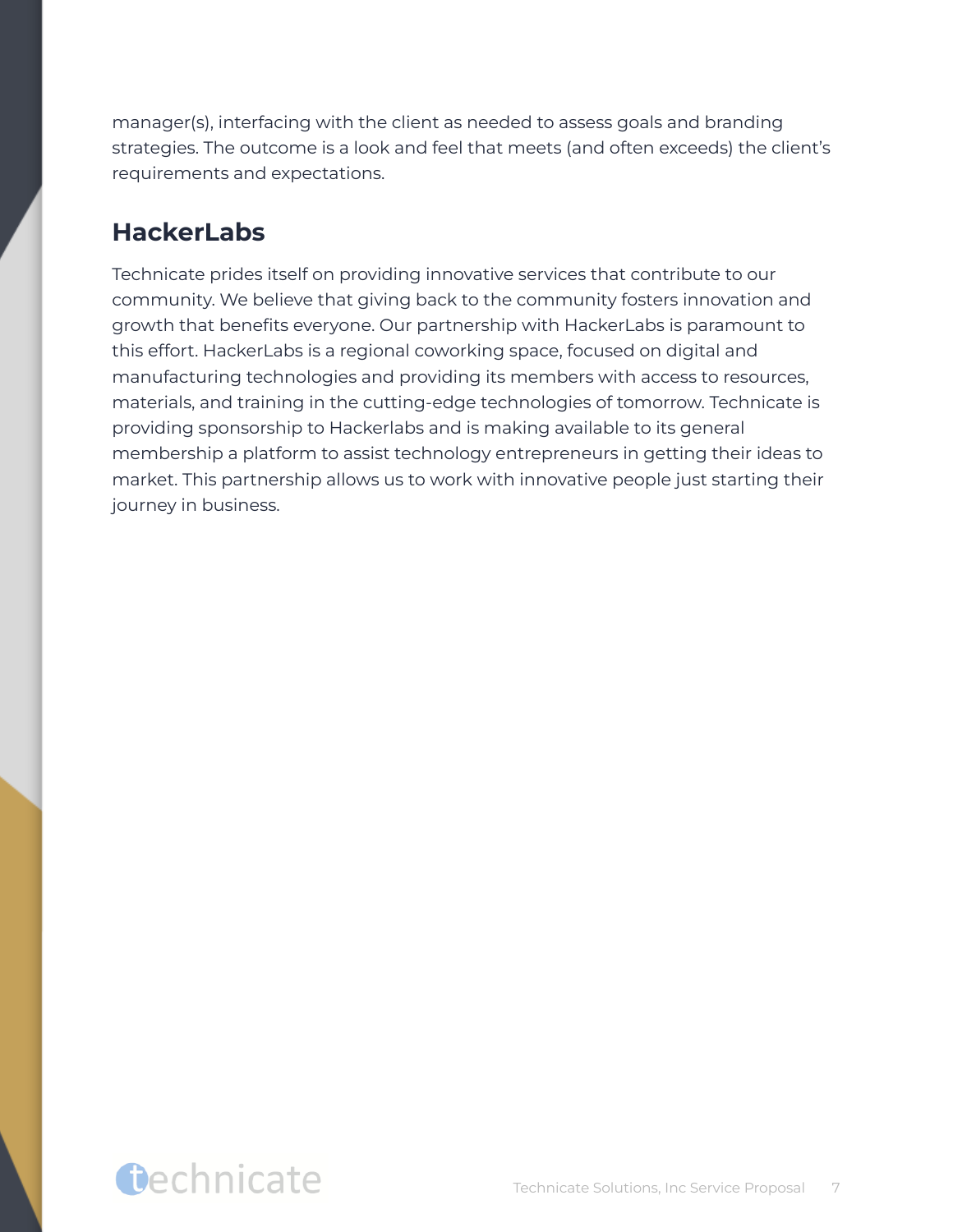## <span id="page-8-0"></span>Technologies

Technicate utilizes a wide variety of tools and technologies for development work, employing a best-of-breed approach to selecting the right languages and frameworks to ensure efficient execution and timely delivery. The following list represents the most common/popular tools used by our team but is by no means all-inclusive.

- Agile framework
- Android
- Angular JS
- API Integrations
- $\bullet$  ASP.NET (C#)
- Asterisk/Freeswitch (VoIP)
- Bash Shell
- Bootstrap
- $\bullet$   $C/C++$
- CMS
- CSS
- GIT
- GNU/Linux
- Hibernate
- HTML 4/5 (HTML/XHTML)
- iOS
- Java
- Java (J2EE) Databases: MySQL, Oracle, SQL Server
- Java: Netbeans, Eclipse
- JavaScript
- Javascript (AJAX)
- Jira and Confluence
- JQuery (AJAX)
- LAMP server configuration/administration
- Linux
- Linux development tools
- Mac OS
- Microsoft IIS
- MS Visual Studio Source Control
- MS-SOL
- MVC framework
- MySQL Cluster
- N-tier architecture
- OOPs
- Perl
- Photoshop
- PHP
- Python
- Ruby
- SATM
- Java Spring Framework
- SVN
- Typescript
- Unit Testing
- Web design principles
- Windows
- $\bullet$  XMI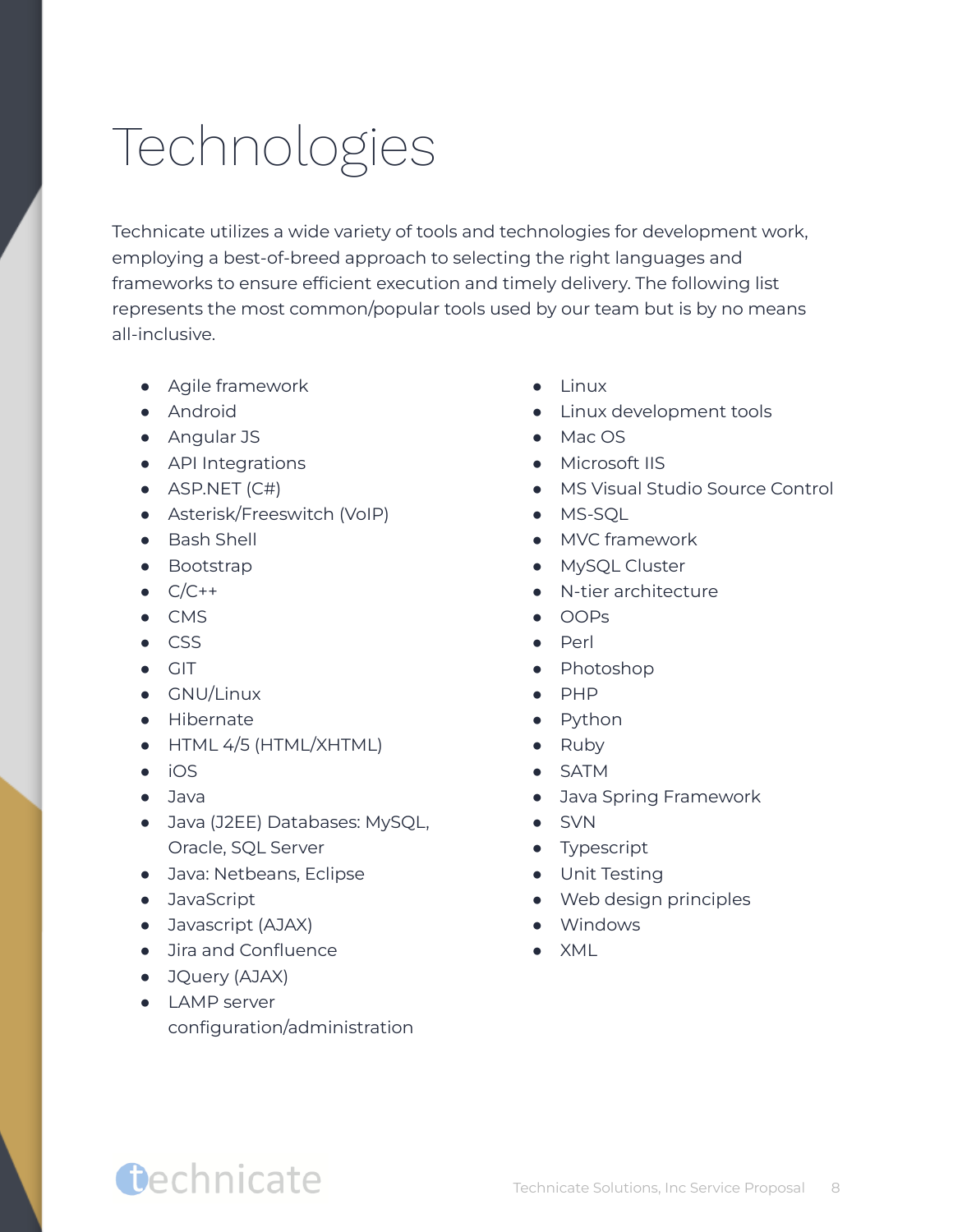## <span id="page-9-0"></span>Mobile Technology

#### <span id="page-9-1"></span>**Responsive Web Design**

Every website developed by Technicate Solutions incorporates responsive web design (RWD) technology. RWD makes web pages render well on a variety of devices and window or screen sizes. All websites built by Technicate utilize RWD by default, and thorough testing is performed against a broad range of devices to ensure that the optimum end-user experience is maintained throughout. By keeping abreast of the latest advances in web technologies, such as HTML5, SCSS, and Javascript frameworks, Technicate ensures that the client's website will provide the best possible experience to the greatest number of people.

An evolution of RWD, known as Mobile-First Design, has been rapidly gaining adoption in the website development space. In 2012, smartphone sales exceed PC sales, a trend that has both continued and grown to this day. In 2016, mobile platform usage surpassed desktop usage for the first time. The expectation is that mobile devices as a group will continue to grow in adoption and acceptance, and will be the predominant platform for all things "Internet" in the very near future. "Mobile first," as the name suggests, means that we start the product design from the mobile end which has more restrictions, then expand its features to create a tablet or desktop version. Our policy is to design in a mobile-first way that ensures the website and all platforms are mobile ready.

#### <span id="page-9-2"></span>**Native Mobile Applications**

Technicate Solutions builds mobile applications geared for both business-to-business (B2B) and business to consumer (B2C) use, using cross-platform native technology. Our programmers perform mobile development in Android, iOS (Xcode), Xamarin, React.JS, and Angular. Technicate excels at developing mobile applications and interfaces which provide an exemplary end-user experience. Mobile apps developed by Technicate typically work in conjunction with SaaS or web-based applications that serve as master portals or data repositories, but Technicate also develops stand-alone mobile interfaces that work purely in the mobile space.

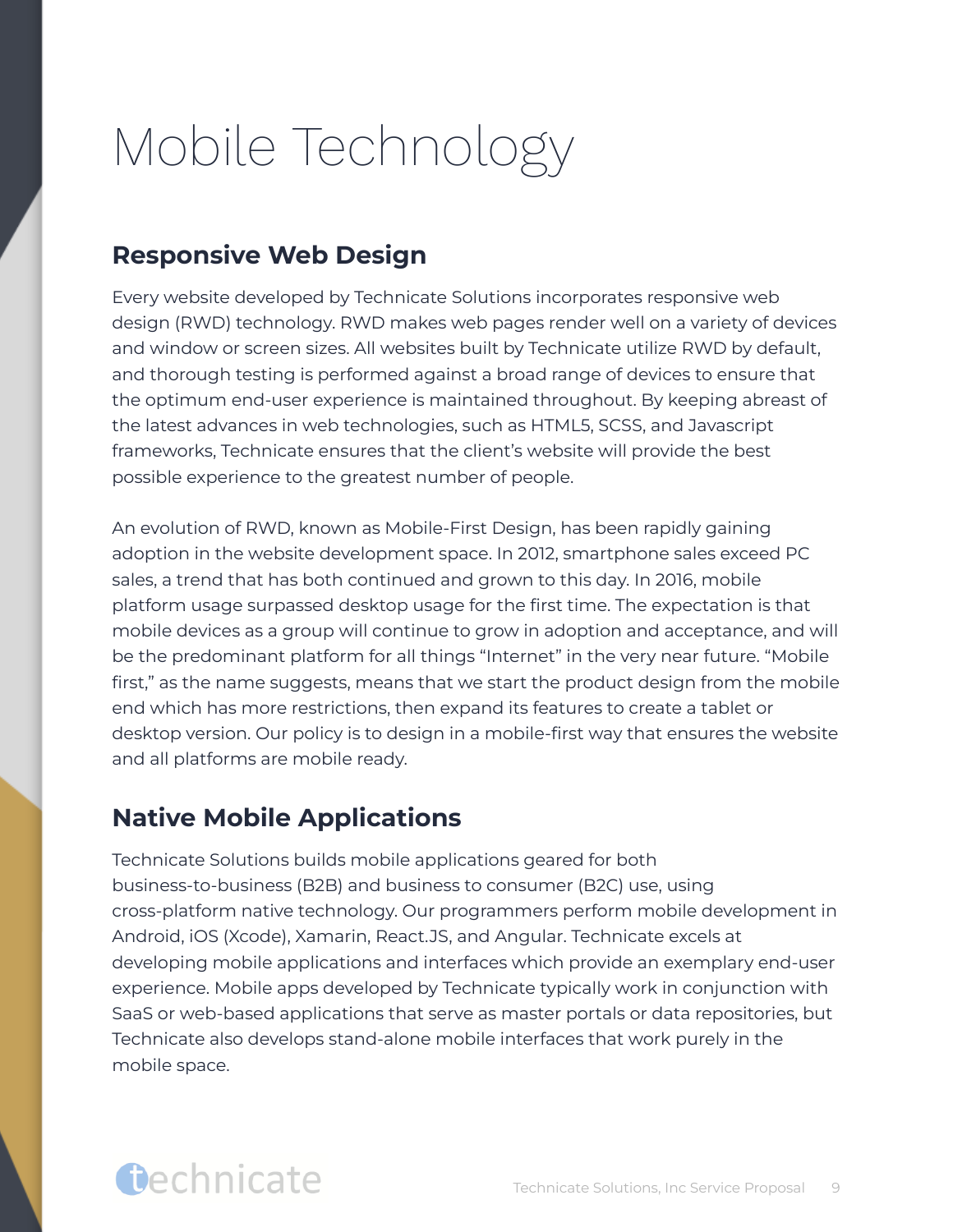## <span id="page-10-0"></span>Methodology

#### <span id="page-10-1"></span>**Kick-off meeting**

We begin all work with the client by familiarizing ourselves with their business. Understanding the client's internal workflow as well as how they will utilize the finished product creates the necessary foundation for a successful project. We review their overall goals, identify value points and then propose various solutions that fit the project scope.

Frequently an agency has a description or a visualization of what they expect, sometimes with a high level of detail, but in our experience, the final product can vary significantly from this early vision. By familiarizing ourselves with their business processes, we can many times foresee what additional features the client may want. By applying the Agile method to software development, Technicate can make changes and modifications to the scope of a project while it is in progress. It is not uncommon that by anticipating the client's needs, we can save the client money and time by identifying the features they will want from the beginning.

Regular meetings with the client's SMEs (Subject Matter Experts) and Technicate's assigned Project Manager, lead programmer and other relevant staff are the standard operating procedure for every project under development. These meetings create a teaming environment and build a strong foundation for success.

#### <span id="page-10-2"></span>**Design/Architecture**

Once we have created a foundation, we continue to work and engage with the client's SMEs, contract managers, etc. to fully define the project scope. This is a highly important step; within the confines of the overall project timeline, this step will vary in by the time required to define a scope that meets all of the client's needs. When redesigning/rebuilding an existing product, we will dissect the current layout and examine the issues or problems identified, then propose solutions. We identify features that are needed, as well as wish-list items. This data becomes a basis for the design and architecture of the project. Technology evolves continuously, and our goal is to provide the client with a finished product that will handle change gracefully.

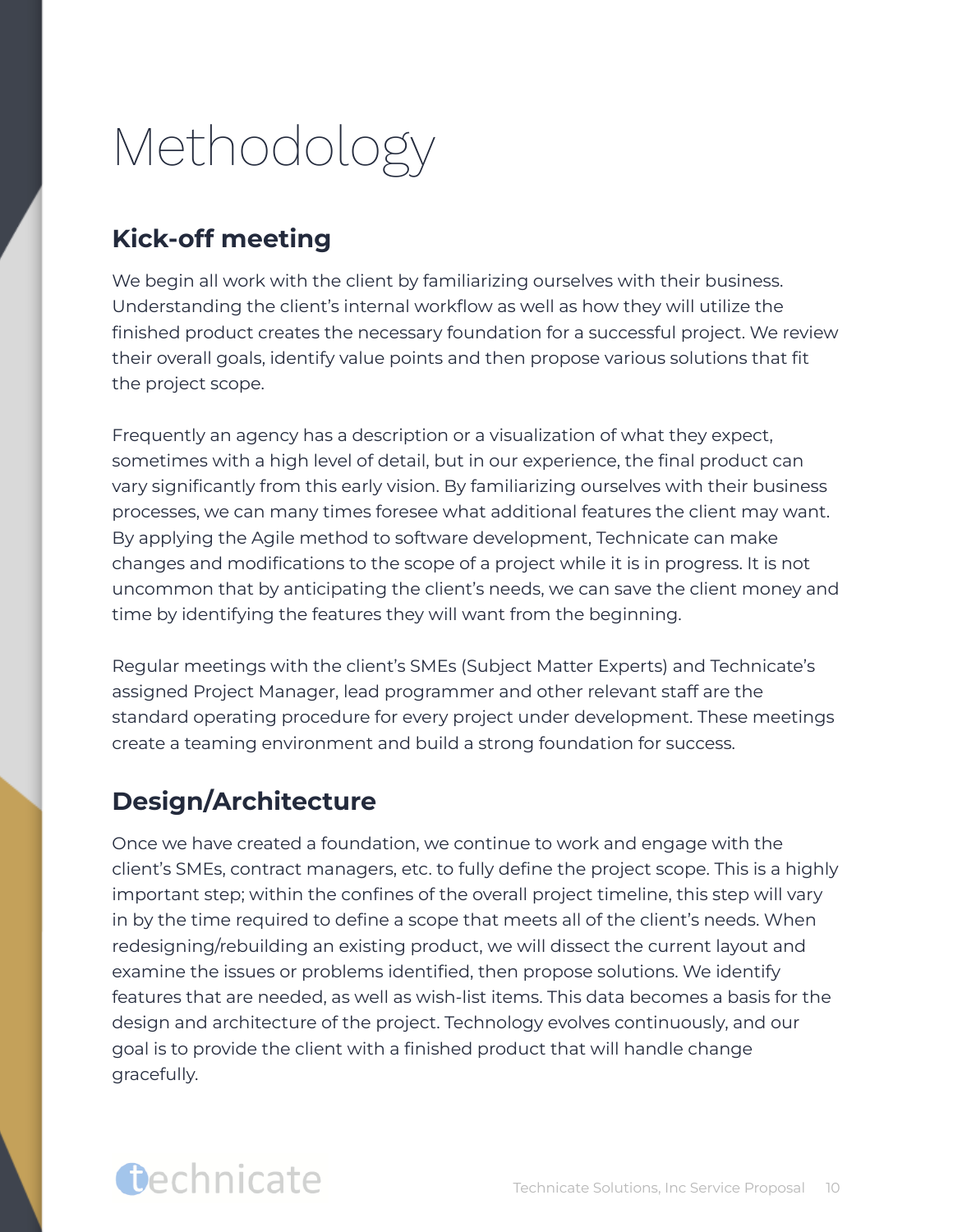Status meetings with the client's designated contact points on a regular basis will serve to further define and manage the project, ensuring adherence to the scope and timeline. These meetings will be used to track and manage our progress with the client and will allow the client to observe the architecture of design and functionality as they are defined. This collaborative approach will ensure that the final product meets or exceeds requirements and expectations.

We will also assess the current or legacy data and content to be incorporated into the project. With design, architecture, and data in hand, we then begin the process of developing mock-ups, wireframes or storyboards to present to the client. Feedback from the client will be used to further refine and finalize this phase. This type of interactive planning enables us to remain on budget and time, as there are fewer changes in the subsequent development phases.

#### <span id="page-11-0"></span>**Development**

In this phase, we utilize the approved elements from the previous stage to begin the development process. The development environment will be housed on Technicate's dedicated platform, which is hosted at the award-winning tier 3 data center located on our campus. This data center, which is owned and operated by our sister company Datacate, is a high-availability SOC 2 / HIPAA / CSA STAR compliant operation which is utilized by a wide range of private and public entities to host their mission-critical applications. We will use state-of-the-art hosting and security technologies in the provisioning and delivery of the service as required by the project scope, including (but not limited to) secure sockets with strong encryption, robust firewall restrictions, private/tunneled connections, strong password enforcement, and public/private key pairs. Daily, weekly and monthly backups will be taken and retained at regular intervals. Recovery from the most recent backup will be available upon demand at any time.

Throughout the development phase, the Project Manager monitors progress to ensure adherence to milestones and timelines. The client receives regular updates and access to work in progress for evaluation, per the project scope, during this phase.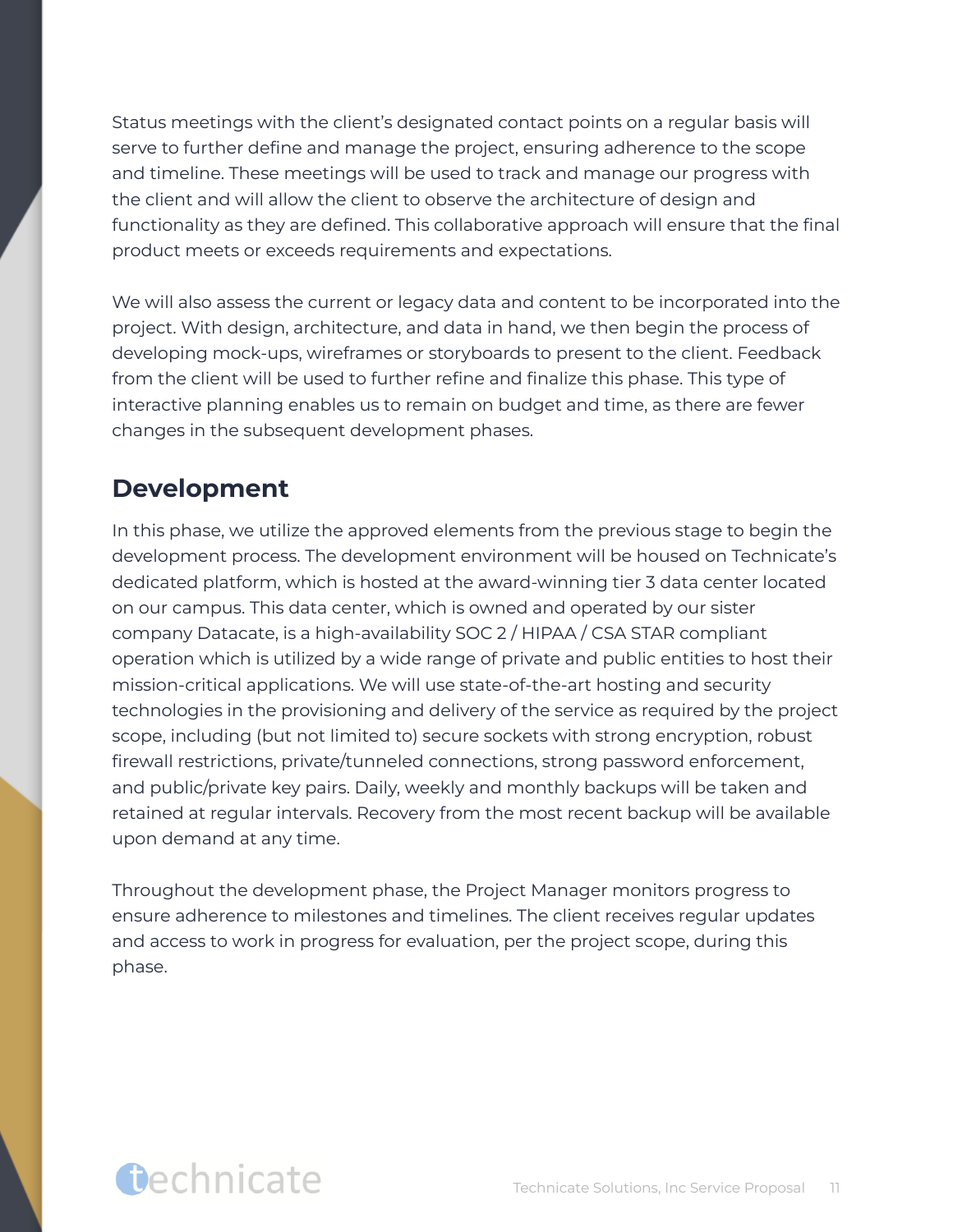#### <span id="page-12-0"></span>**Testing**

Once the development phase is complete, we perform content migration to the live or beta platform as specified in the project scope, then initiate QA/QC and testing of all the functionality:

**Unit Testing:** This process takes the smallest testable parts of the application, referred to as "units," and tests them individually and independently for proper operation. This is a pragmatic methodology that represents a meticulous approach to building a product through continual testing and revision. This testing is typically done manually to ensure that a real person is physically looking and identifying each result and factor. By placing the human element into this step, we believe this eliminates more of the identified bugs further down the line.

**Regression Testing:** This is a form of testing that verifies that previously developed features and functions still work correctly after changes have been made or new elements have been introduced. This step is vital in ensuring that changes added to the project scope or workflow do not break any of the previously established functionality.

Upon verification that all aspects of the developed and tested product meet or exceed the client's specifications, we will work hand-in-hand with the client to schedule and execute a "go-live." A select group of individuals from the client act as a "focus group" to evaluate and test the relevant user-specific features to ensure that the desired look, feel, functionality, etc., all meet or exceed expectations during this period.

Depending on the need to migrate legacy data, if it has not already been copied to the developed solution, we finalize content migration and test data integrity as the final step before going live with the finished product.

#### <span id="page-12-1"></span>**Training And Documentation**

At an established time before going live, and optionally continuing after going live, we will perform the training of the necessary stakeholders at the client to provide the essential know-how for internal use of the product. Technicate will create initial user accounts and establish the appropriate user permissions to allow for different access levels and clearances to navigate through the necessary functionalities, dependent

### Gechnicate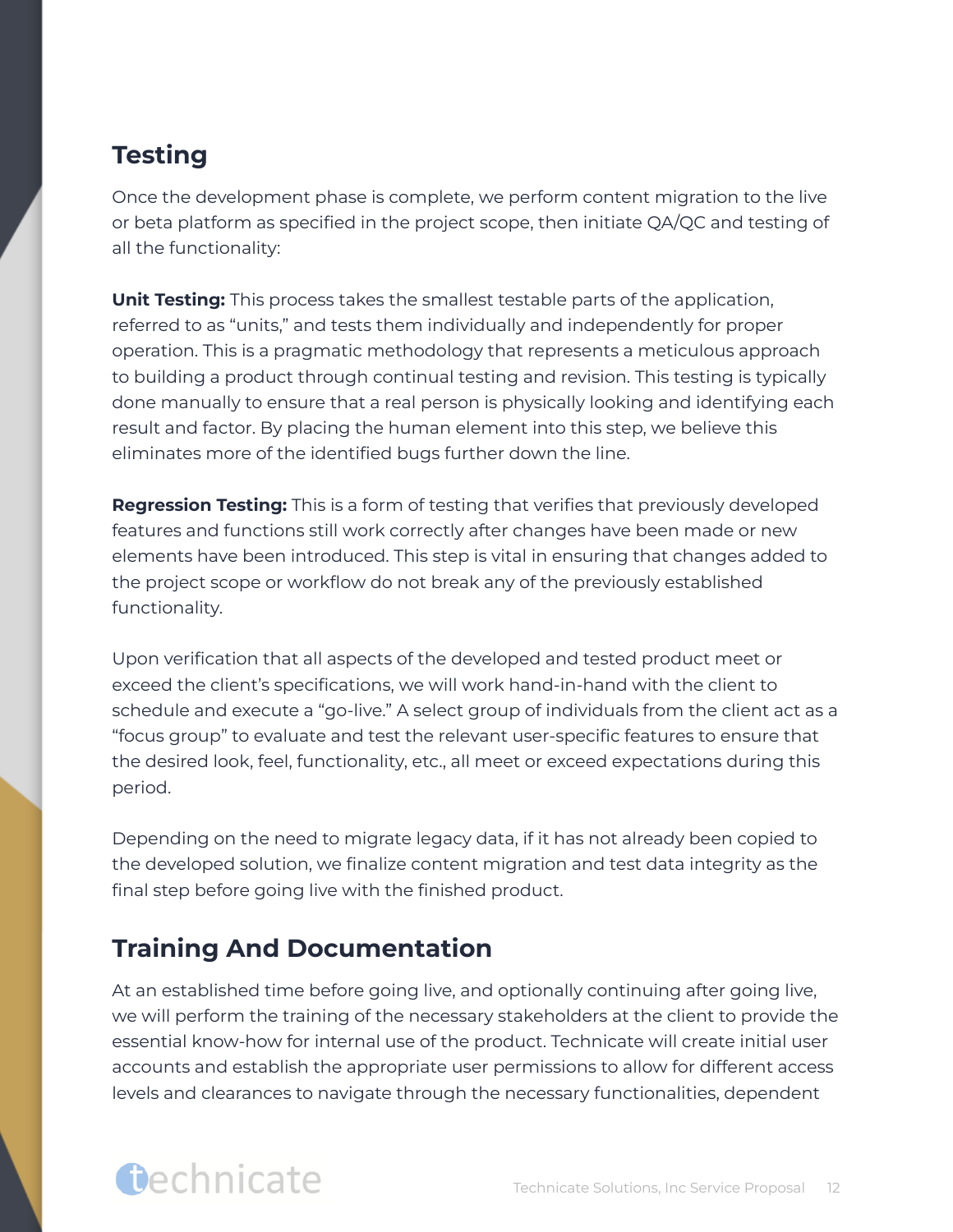on the defined administrative, group or user rights permitted. We provide thorough documentation of the work completed and logs providing the full project roadmap, as well as user documentation for the various user roles as defined in the project scope. Feedback from designated contacts at the client will be used by Technicate to assess the efficacy of training and documentation, allowing for refinements to better serve the client with revised materials as needed.

#### <span id="page-13-0"></span>**Implementation**

In this phase, we gradually transition management of the finished product to the client, while still providing support as needed throughout the ramp-up period. The client can gain comfort and familiarity with the management and maintenance of the product during this time, while still being assisted as needed. While Technicate will provide a user-friendly management interface with a short learning curve, we will give the client staff the time required to familiarize themselves with the use and maintenance of the product, and continue to engage and support them during that time actively.

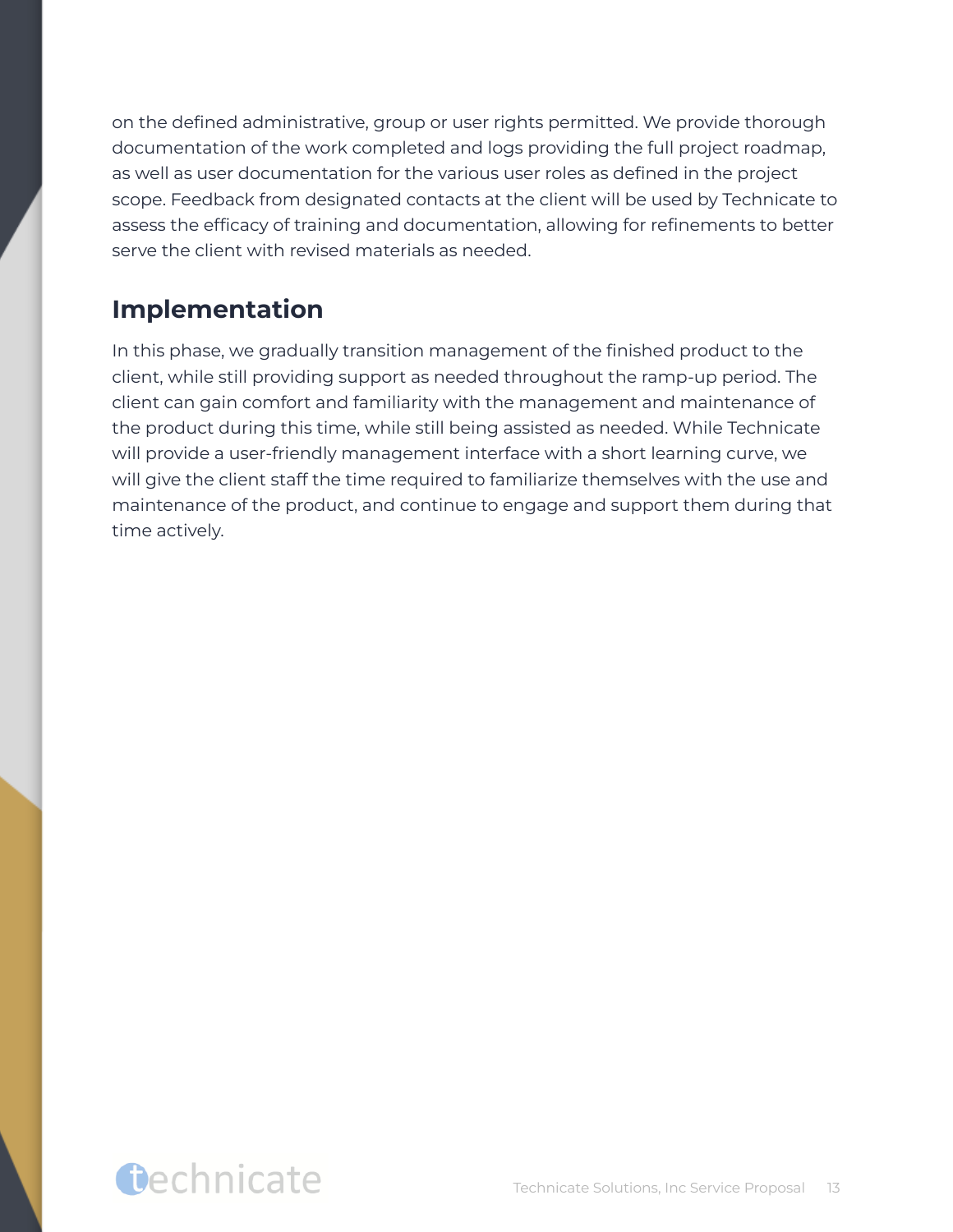## <span id="page-14-0"></span>Agile Development Principles

#### <span id="page-14-1"></span>**What is Agile development?**

Agile development is a pattern of design principles and values that facilitate a collaborative approach to development. Agile development enables an evolved programming methodology with next-generation techniques, expedited delivery and the ability to continuously improve and build on the initial design. Solutions evolve through collaboration between self-organizing, cross-functional teams utilizing the appropriate practices for their context.

Agile development incorporates regular progress inspection and workflow versioning. We have found that utilizing this framework allows the project team to quickly adapt, refocusing efforts as needed to ensure that the needs of the client are always at the forefront.

#### <span id="page-14-2"></span>**Why do we use it?**

Agile development principles allow our team to stay focused on what is most important: the needs and goals of the client. We understand priorities may change, and that expectations can evolve, often in the midst of the development cycle. Agile development principles and methods permit Technicate to maintain the level of service that our clients demand.

Technicate is highly proficient at completing projects with the Agile method, and this proficiency is key to our successful track record. Many of our clients have had less than ideal experiences with one or more software companies before coming to us. As a result, they are hesitant to engage yet another software development company, even for a relatively simple project, for fear of wasting their time and money. Without exception, those clients who are willing to trust our process end up grateful and appreciative of the level of service they received from the entire Technicate team.

#### <span id="page-14-3"></span>**What is a scrum?**

Technicate primarily utilizes a scrum framework in managing our Agile development. The scrum framework provides a comprehensive methodology that allows the development and project management teams to work as a unit. To further

### Gechnicate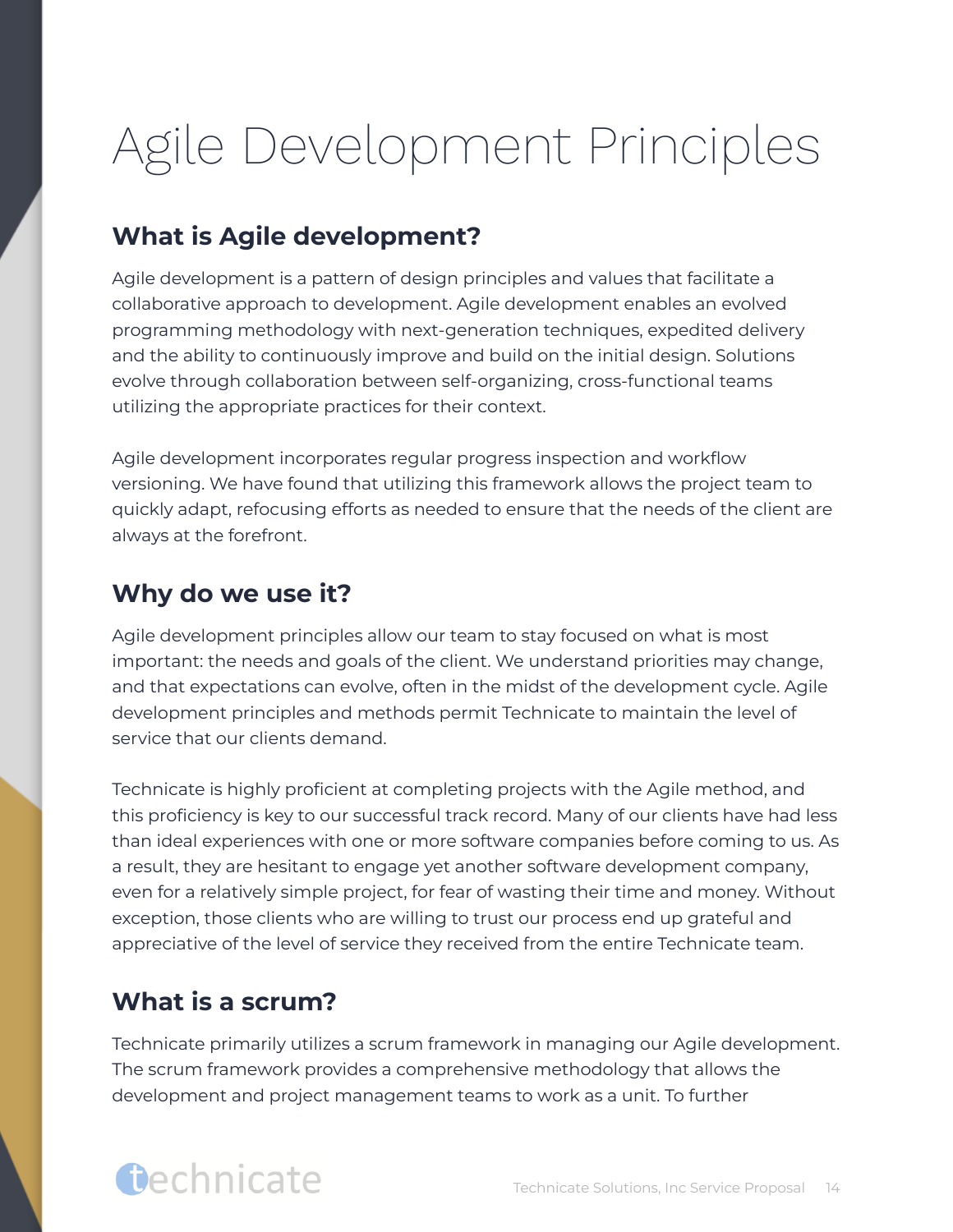encourage this methodology, we have adopted an open-plan workspace for developers, which in turn fosters a more collaborative environment.

The scrum framework incorporates regular inspection and versioning of the workflow. The scrum approach includes assembling the project's requirements and using them to define the project, then planning the necessary sprints, dividing each sprint into a separate list of requirements.

Scrum meetings are held at regular intervals (generally two development scrums per week and one design scrum per week). Scrums are intended to be brief - each participant is asked three questions:

- 1. What have you worked on since the last SCRUM?
- 2. What are you planning on focusing on, and what are your targets?
- 3. Are you blocked/do you need a sidebar?

If needed, more extended sidebar discussions after the main scrum can be held between those concerned to address more complex issues or blocking factors. The outcome of scrums is a series of consecutive sprints based on progress, necessary adjustments and completions.

#### <span id="page-15-0"></span>**What is a sprint?**

A vital component of the Agile process is the use and management of units of work called "sprints." Sprints are planned and assembled by the Project Manager and lead developers, by adding issues of various types, i.e., Task(s), Subtask(s), Epic(s), Story(s), Bug(s), New Feature(s), etc. Story points are allocated to each issue type, and a set amount of points are added to sprints, based on the length of the sprint (generally two weeks).

The project management team will work closely with the developers to track story points, assessing the progress of the overall project. The number of story points allocated to a sprint can be increased or decreased depending on point completion and project timeline. Burndown reports, which illustrate the rate at which work is completed and how much work remains to be done, are reviewed at the conclusion of each sprint, and a Retrospective (a type of performance self-assessment) is recorded when applicable.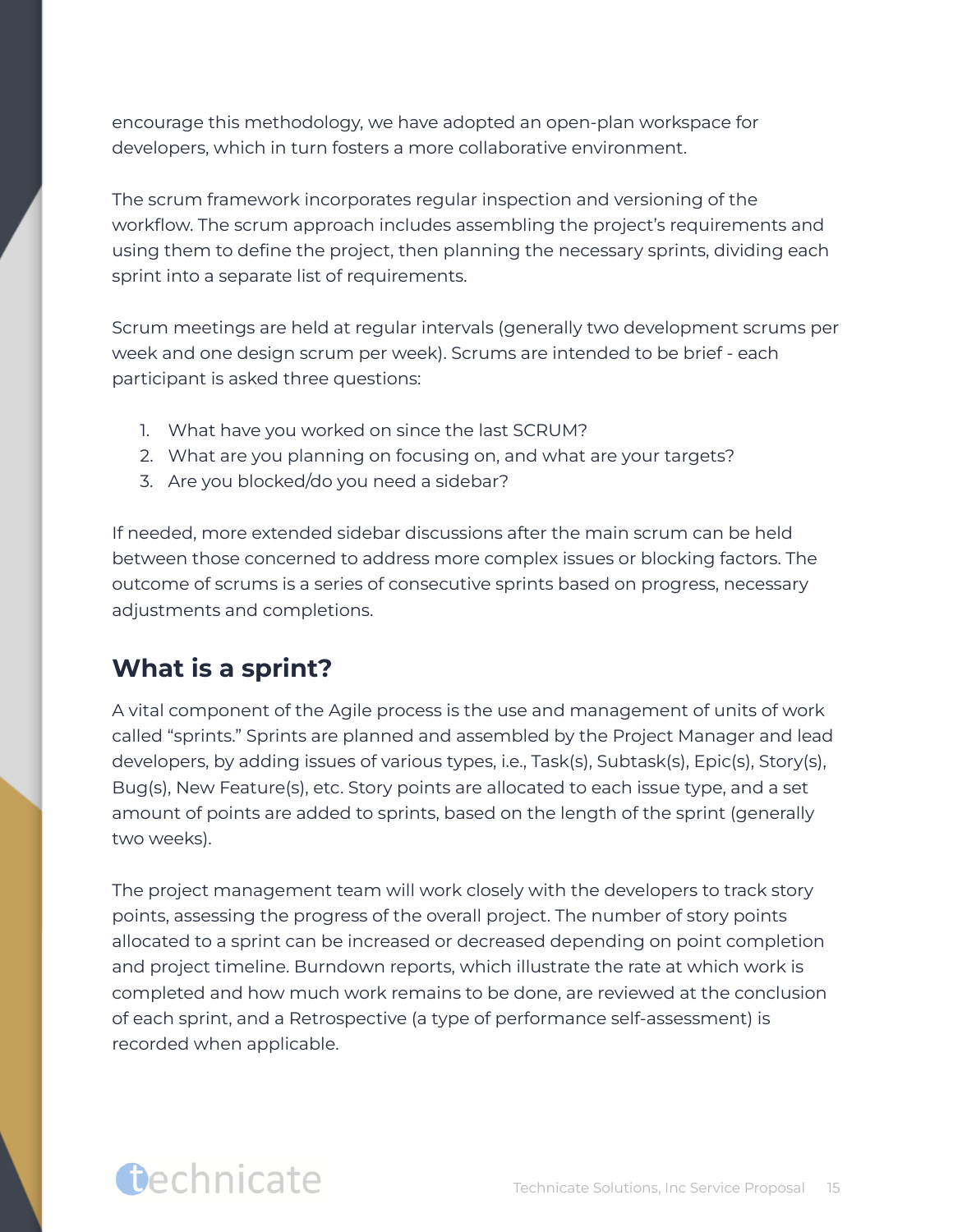## <span id="page-16-0"></span>Labor Descriptions

#### Programmer I

Reviews, analyzes and modifies programming systems including encoding, testing, debugging and documenting programs. May require an Associate's Degree in a related discipline and up to three years of experience in the field or a similar field. Has knowledge of commonly-used concepts, practices, and procedures within a particular area. Relies on instructions and pre-established guidelines to perform the functions of the job. Works under immediate supervision. Primary job functions do not typically require exercising independent judgment. Typically reports to a project leader or manager.

#### Programmer II

Reviews, analyzes and modifies programming systems including encoding, testing, debugging and documenting programs. May require an Associate's Degree in a related discipline and 2-5 years of experience in the field or a similar field. Familiar with standard concepts, practices, and procedures within a particular area. Relies on experience and judgment, along with input from the supervisor to plan and accomplish goals. Performs a variety of tasks. Works under general supervision; typically reports to a project leader or manager. A certain degree of creativity and latitude is required.

#### Programmer III

Reviews, analyzes and modifies programming systems including encoding, testing, debugging and documenting programs. May require a Bachelor's Degree. Requires 4-6 years of experience in the field or a similar field. Familiar with a variety of the field's concepts, practices, and procedures. Relies on experience and judgment to plan and accomplish goals. Performs a variety of complicated tasks. May lead and direct the work of others. May report directly to a project lead or manager. A full degree of creativity and latitude is expected.

#### Project Manager

Responsible for the coordination and completion of projects within the information technology department. Oversees all aspects of projects. Sets deadlines, assigns responsibilities, and monitors and summarizes progress of the project. Builds and maintains working relationships with team members, vendors, and other departments involved in the projects. Prepares reports for upper management

## Gechnicate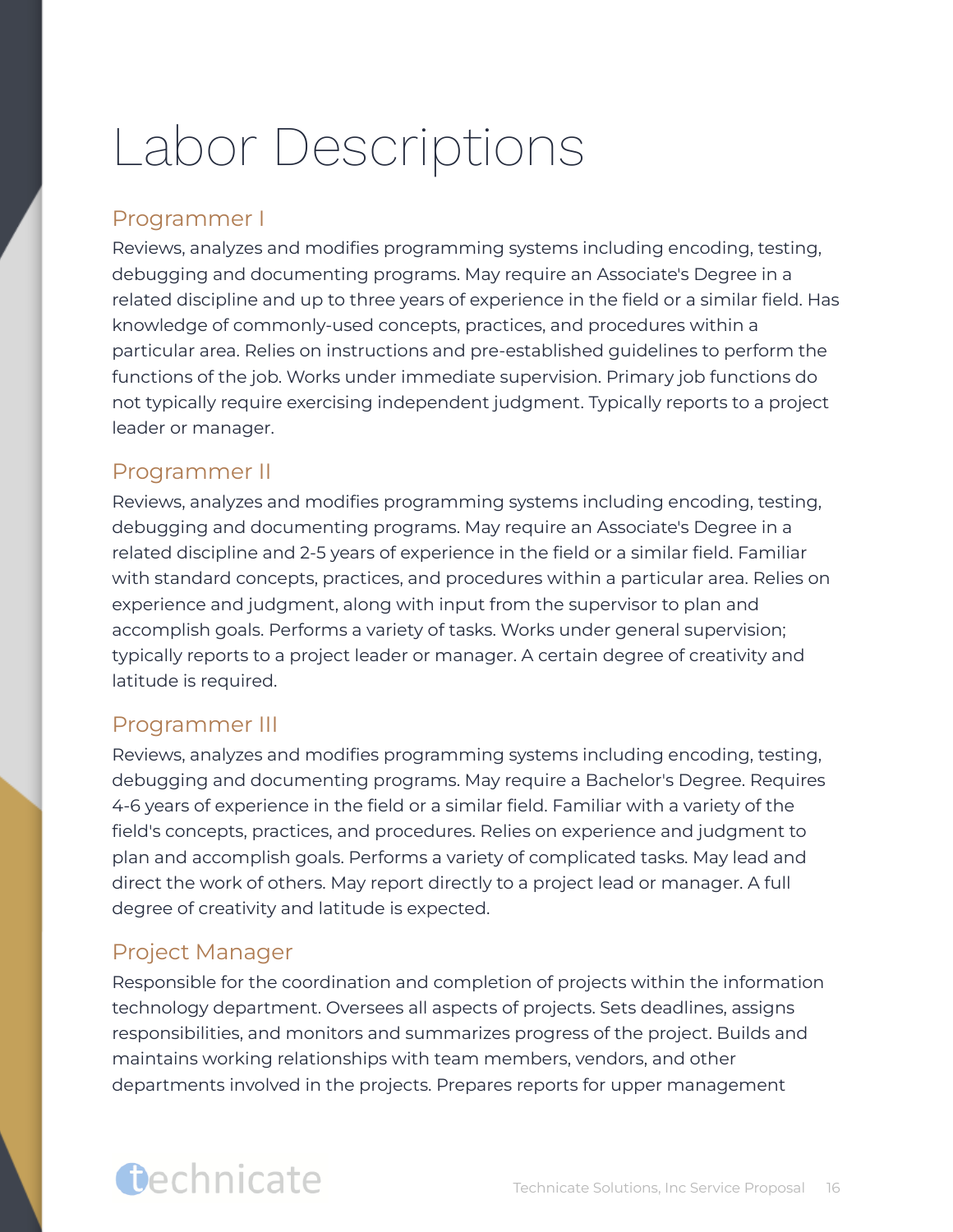regarding status of the project. May require a Bachelor's Degree and at least seven years of experience in the field or a similar field. Familiar with a variety of the field's concepts, practices, and procedures. Relies on extensive experience and judgment to plan and accomplish goals. Performs a variety of tasks. Leads and directs the work of others. A full degree of creativity and latitude is expected. Typically reports to a manager or head of a unit/department.

#### Data Analyst

Interprets results using a variety of techniques, ranging from simple data aggregation via statistical analysis to sophisticated data mining. Designs, develops, implements and maintains business solutions. Works directly with clients and project and business leaders to identify analytical requirements. Requires a Bachelor's Degree in area of specialty and 2-4 years of experience in the field or in a similar field. Familiar with standard concepts, practices, and procedures within a particular area or discipline. Relies on limited experience and judgment to plan and accomplish goals. Performs a variety of tasks. Works under general supervision. A certain degree of creativity and latitude is required. Typically reports to a supervisor or manager.

#### Database Administrator

Manages the administration of an organization's database. Analyzes the organization's database needs and develops a long-term strategy for data storage. Establishes policies and procedures related to data security and integrity and monitors and limits database access as needed. Oversees the design, maintenance, and implementation of the systems that manage an internal database. Requires a Bachelor's Degree with at least 7 years of experience in the field. Familiar with a variety of the field's concepts, practices, and procedures. Relies on extensive experience and judgment to plan and accomplish goals. Performs a variety of tasks. Leads and directs the work of others. A full degree of creativity and latitude is expected. Typically reports to top management.

#### Business Systems Analyst

Reviews, analyzes and evaluates business systems and user needs. Documents requirements, defines scope and objectives and formulates systems to parallel overall business strategies. May require a Bachelor's Degree in a related discipline and 4-6 years of experience in the field or in a similar field. Familiar with relational database concepts, and client-server concepts. Relies on experience and judgment to plan and accomplish goals. Performs a variety of complicated tasks. May lead and direct the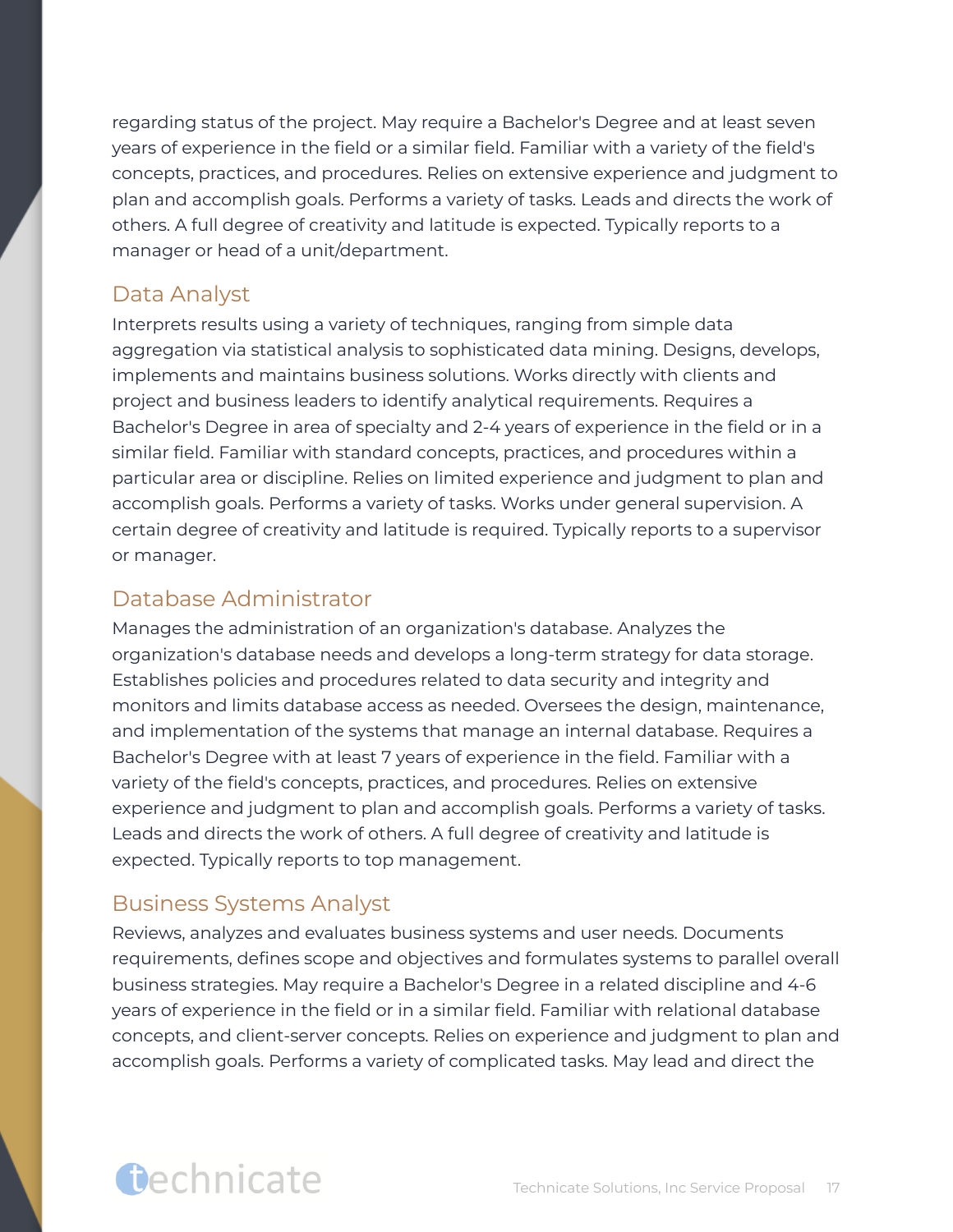work of others. A full degree of creativity and latitude is expected. Typically reports to a manager.

## <span id="page-18-0"></span>Labor Rates

#### As of January 1st, 2022

Call 916.880.1228 for hourly rate quotes. There is a 20 hour minimum quote.

| <b>Labor Category</b>        | <b>Hourly Rate</b> |
|------------------------------|--------------------|
| Programming                  | \$150.00           |
| Systems Design               | \$185.00           |
| <b>Technology Consulting</b> | \$185.00           |
| <b>Quality Assurance</b>     | \$120.00           |
| Support                      | \$150.00           |

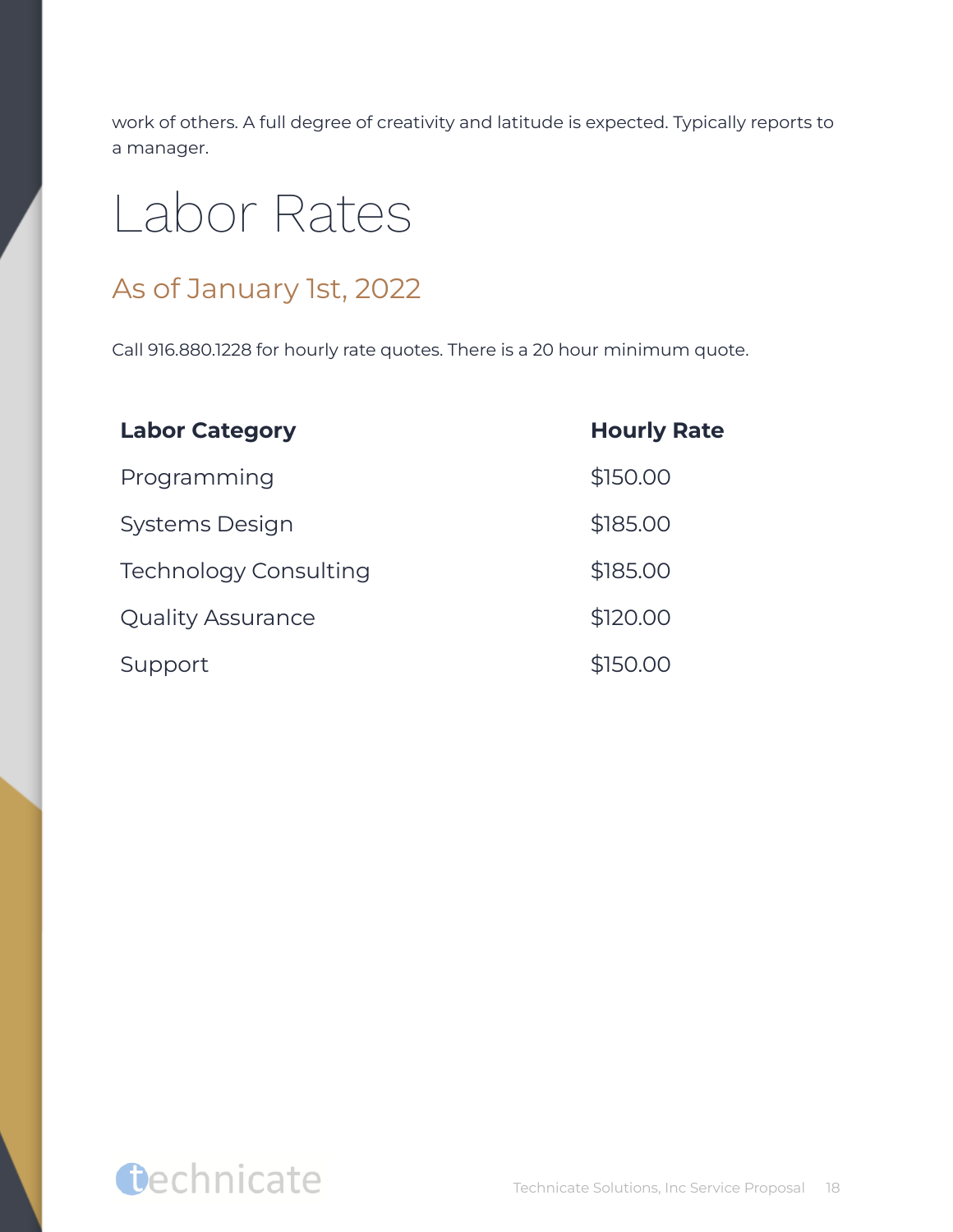## <span id="page-19-0"></span>Past Performance

What follows is a summary of selected past and current projects that highlights the breadth and range of services that Technicate Solutions, Inc. can provide. References will be made available upon request.

#### <span id="page-19-1"></span>**Website Development**

#### **Cineo Lighting, Inc.**

12/2014 - 12/2016

- Developed Cineo's first content management system for their public facing website
- Complete design, page layout, implementation, and user training
- Provided subsequent content support for 3+ years thereafter

#### **Skyharp Cellars, LLC**

11/2017 - 04/2018

- Designed, developed and host the SkyharpCellar.com website and club portal
- Ongoing maintenance and support

#### **State of California Infrastructure Economic Development Bank (IBank)**

05/2015 - 05/2016

● Designed, developed and implemented the new iBank.ca.gov website to conform with updated state of California standards

#### <span id="page-19-2"></span>**Web & Mobile Application Development**

#### **Scoring Solutions, Inc**

10/2019 - Present

- Development of an innovative SaaS product for scoring IDPA shooting competitions
- Build a mobile app for real time scoring on -site that includes complete network scoring and interaction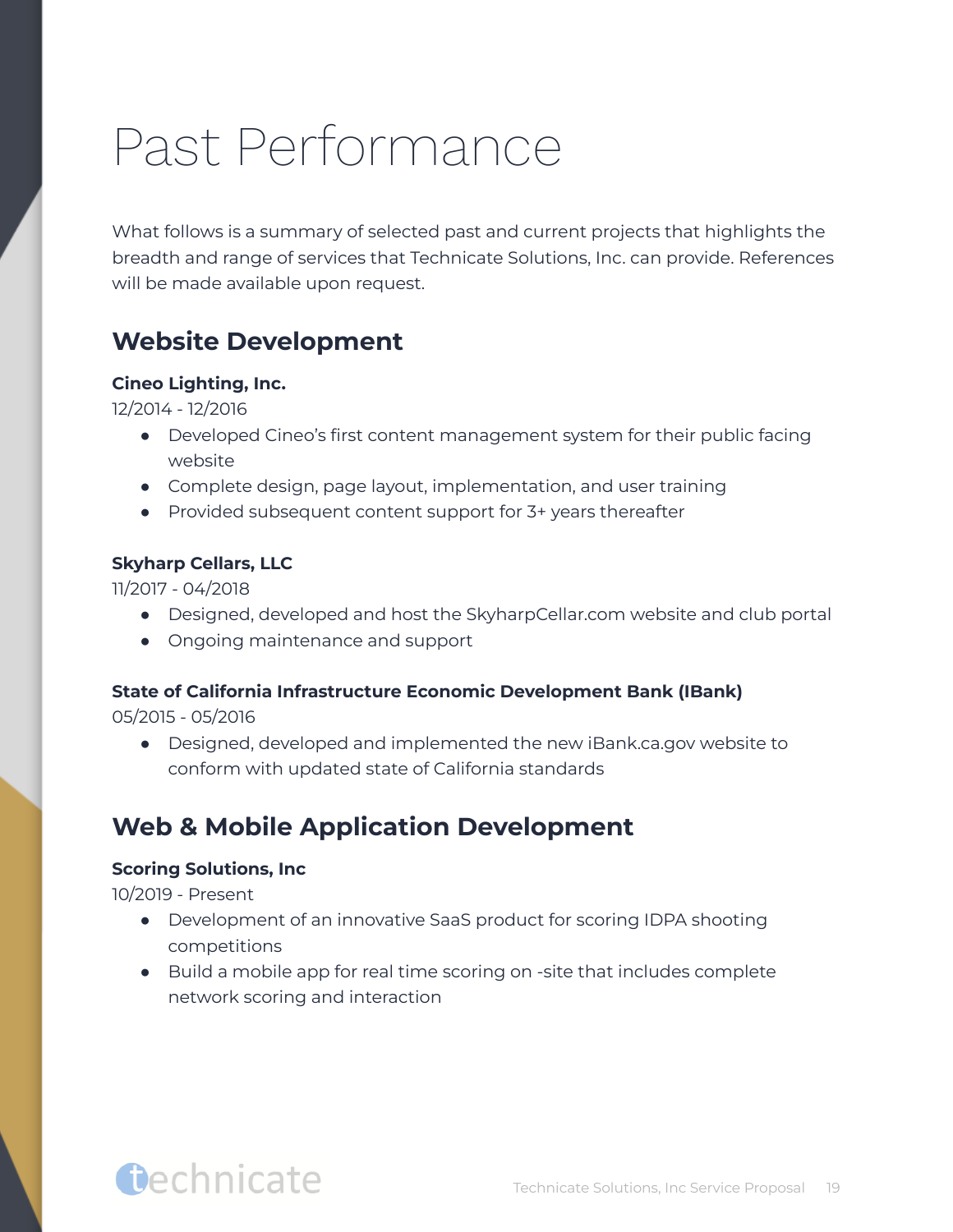#### **BlueDAG LLC**

10/2015 - Present

- Development of an innovative SaaS product for performing ADA site inspections
- Formed a strategic partnership with this startup up that is now revolutionizing the ADA inspection industry

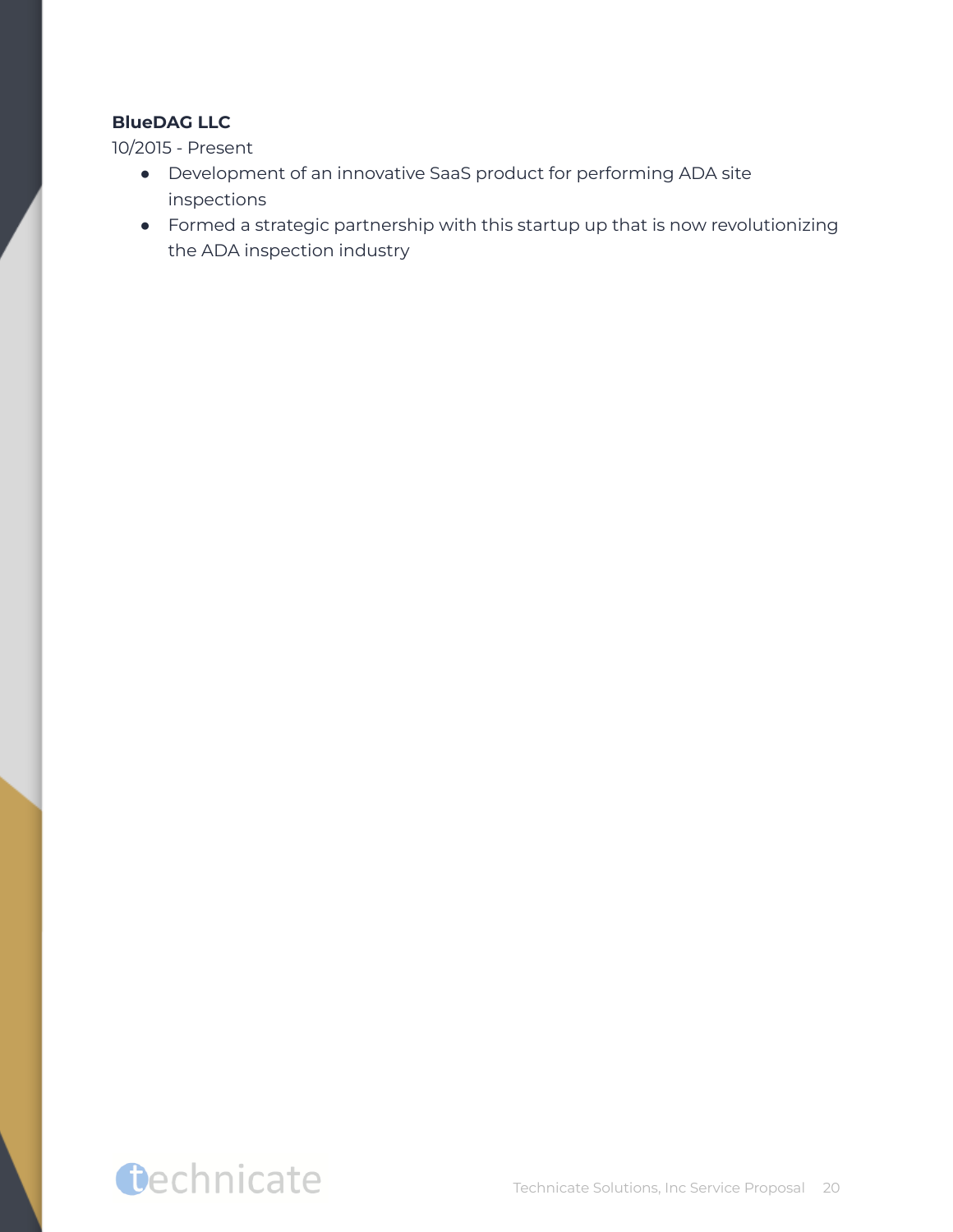#### **Bx Technologies, Inc.**

08/2013 - 12/2015

• SaaS product development of a revolutionary method of tracking, scheduling and maintaining the administrative, financial and clinical aspects of autism therapy

#### **Cardless Technologies, LLC**

04/2011 - 06/2014

● Development of an innovative web application for capturing contacts during events without the use of business cards

#### **Catalyst Systems Group, Inc**

05/2013 - Present

- Built a logistics tool that allows management of cargo loads, payments, and time through the use of a mobile app and wearable Bluetooth printer
- Created a web platform for up-to-the-minute aggregate logistics data and reports

#### **Federal Hearings & Appeals Services, Inc**

10/2016 - Present

- Development of an innovative SaaS product (Cogno-Solve) to provide immediate decisions on incongruent appeal data
- Utilizes AI and business rules to derive intelligent decisions in record time

#### **United Reporting Publishing Corporation**

08/2013 - Present

- Developed complete web-based platform to manage all intake for California's daily arrest blotters
- Providing statistical arrest data and ordered reports to law enforcement and news outlets statewide

#### <span id="page-21-0"></span>**Managed IT**

#### **Gone Fishin' Marine, Inc.**

**Dechnicate** 

12/2012 - Present

- IT support for a boat sales floor and showroom
- Implemented wireless coverage for multiple buildings and provide continuous support for maintenance and sales staff